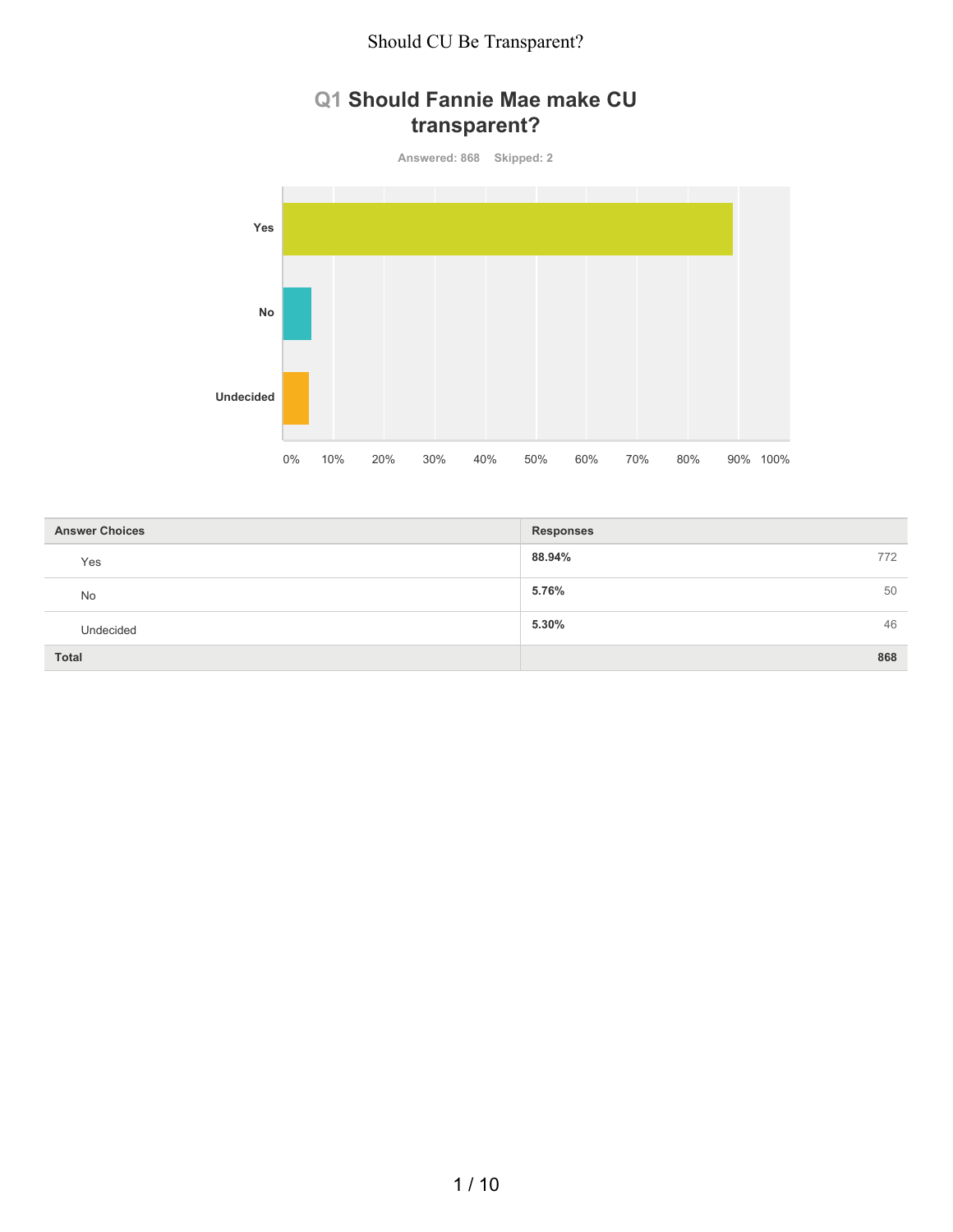## **Q2 Will you increase fees to cover the extra work CU may cause?**



| <b>Answer Choices</b> | <b>Responses</b> |
|-----------------------|------------------|
| Yes                   | 69.02%<br>597    |
| No                    | 5.20%<br>45      |
| Undecided             | 25.78%<br>223    |
| <b>Total</b>          | 865              |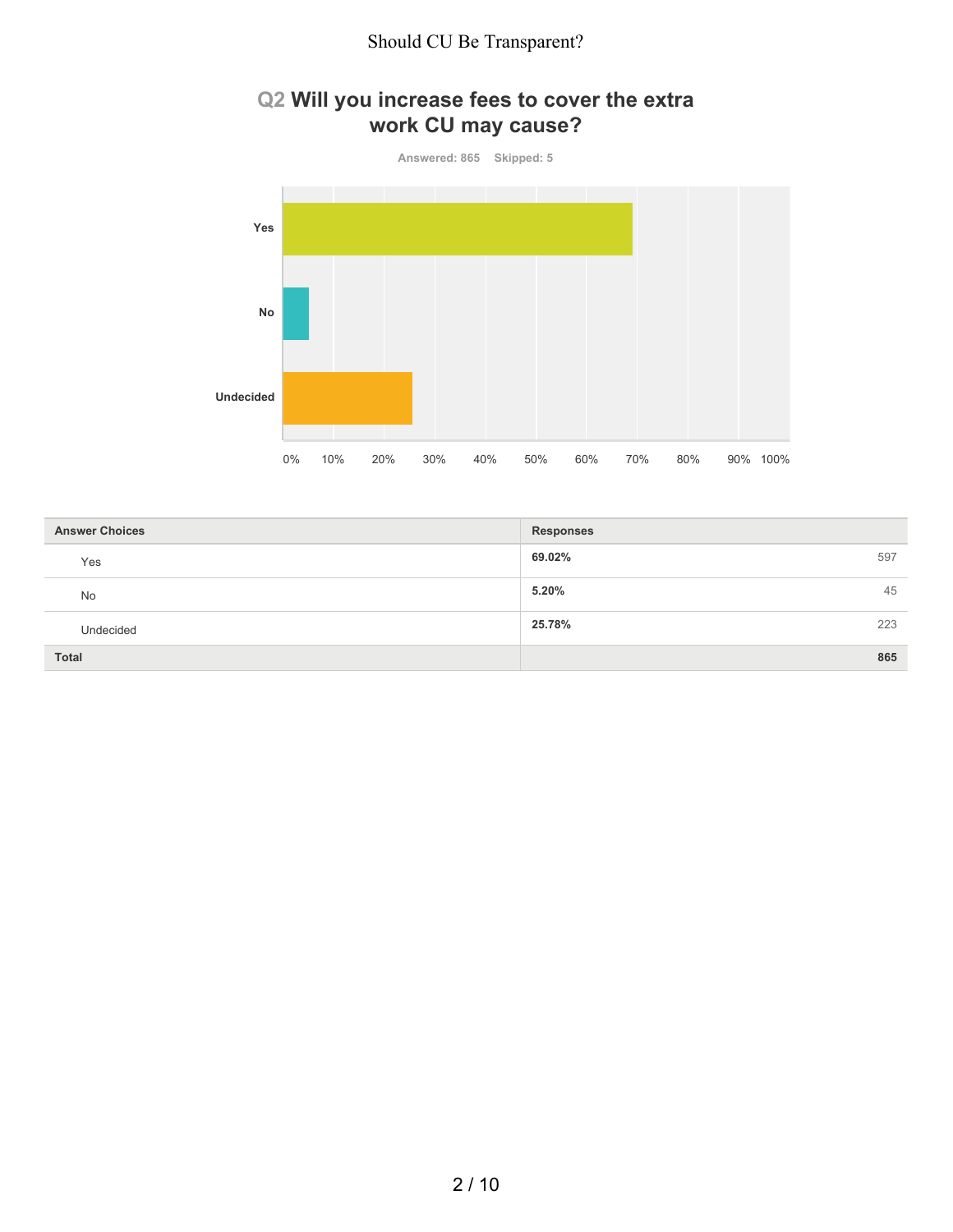#### **Q3 Will CU risk scores cause Lenders and AMC clients to request appraisers to fit comps to the CU model?**



| <b>Answer Choices</b> | <b>Responses</b> |
|-----------------------|------------------|
| Yes                   | 80.95%<br>701    |
| <b>No</b>             | 36<br>4.16%      |
| Undecided             | 14.90%<br>129    |
| Total                 | 866              |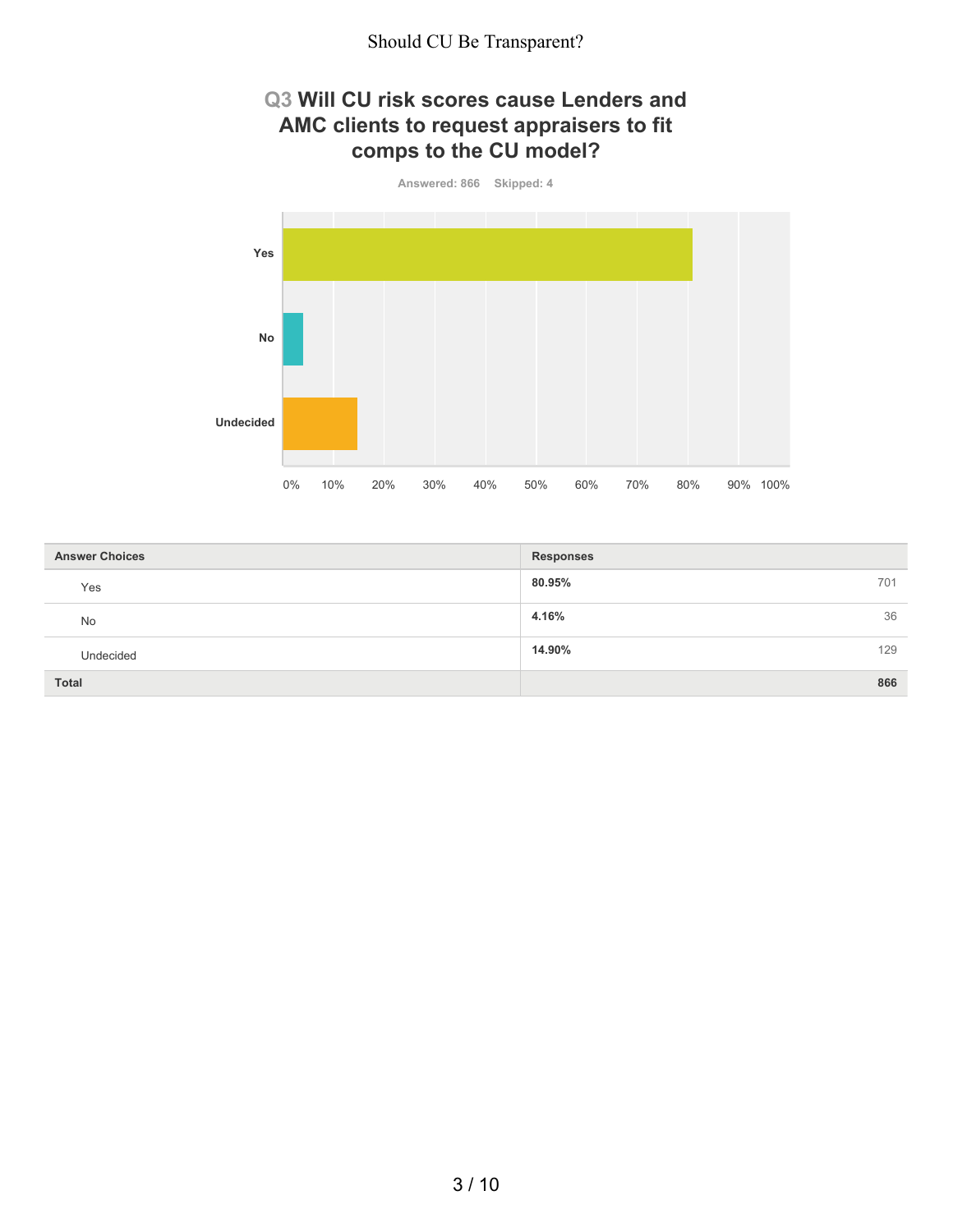### **Q4 Does CU transparency violate Appraiser Independence by influencing choice of sales to get a better CU score?**



| <b>Answer Choices</b> | <b>Responses</b> |
|-----------------------|------------------|
| Yes                   | 73.33%<br>635    |
| No                    | 12.12%<br>105    |
| Undecided             | 14.55%<br>126    |
| Total                 | 866              |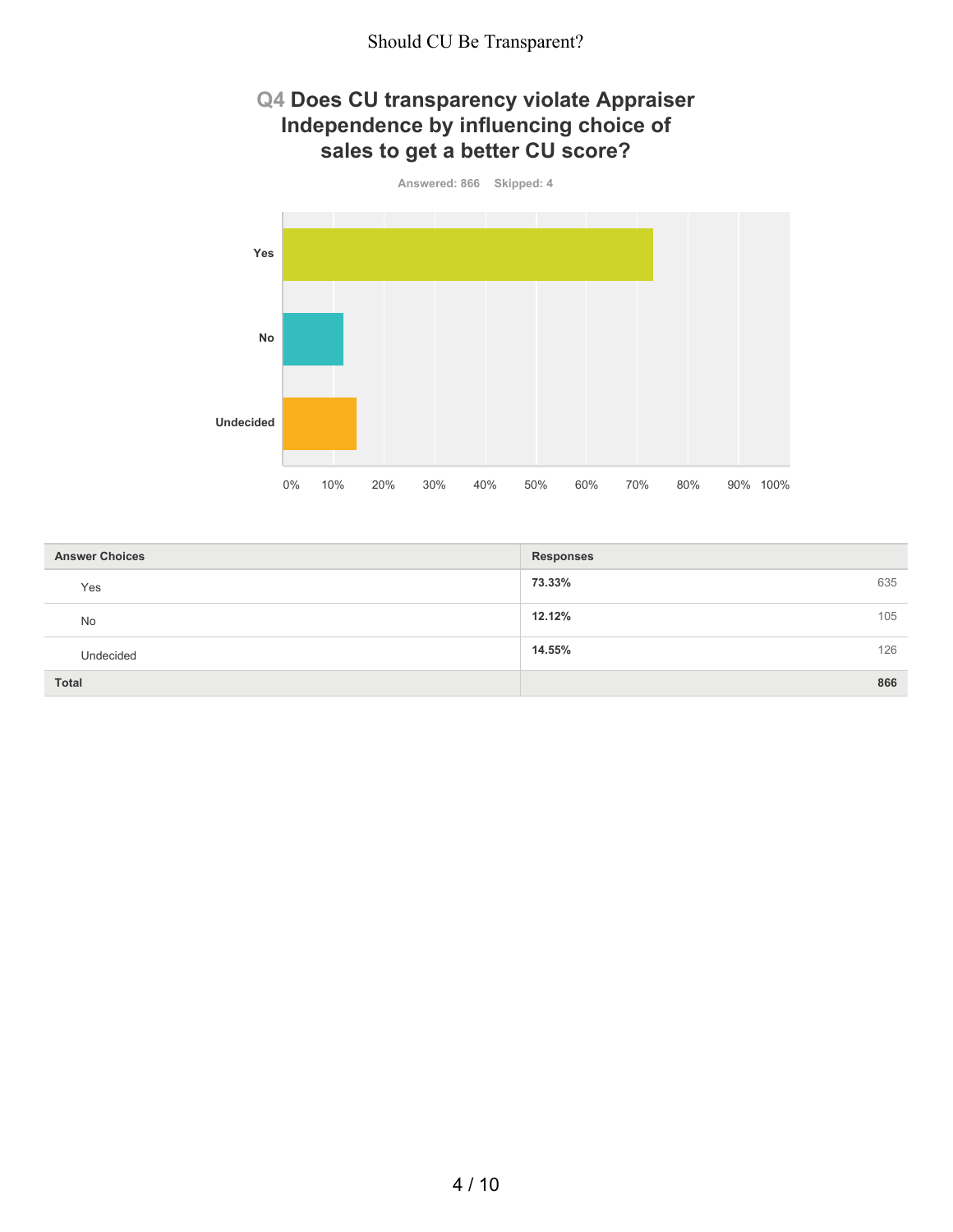## **Q5 Do you think the intent of CU is to replace the appraiser?**



| <b>Answer Choices</b> | <b>Responses</b> |
|-----------------------|------------------|
| Yes                   | 53.11%<br>461    |
| No                    | 24.54%<br>213    |
| Undecided             | 22.35%<br>194    |
| <b>Total</b>          | 868              |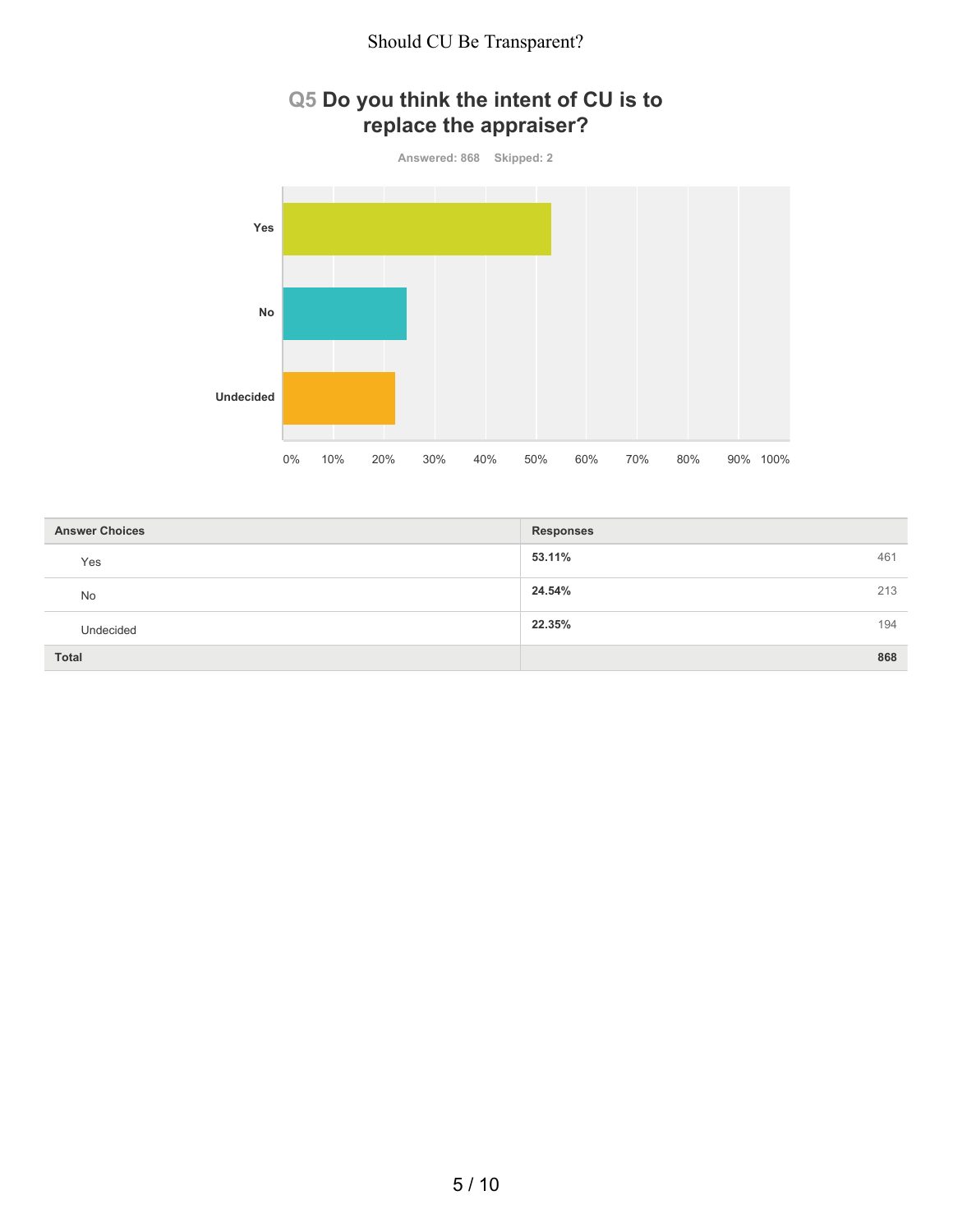# **Q6 If you had a technology platform that mirrored CU would you subscribe to it?**



| <b>Answer Choices</b> | <b>Responses</b> |
|-----------------------|------------------|
| Yes                   | 52.30%<br>455    |
| <b>No</b>             | 16.55%<br>144    |
| Undecided             | 31.15%<br>271    |
| <b>Total</b>          | 870              |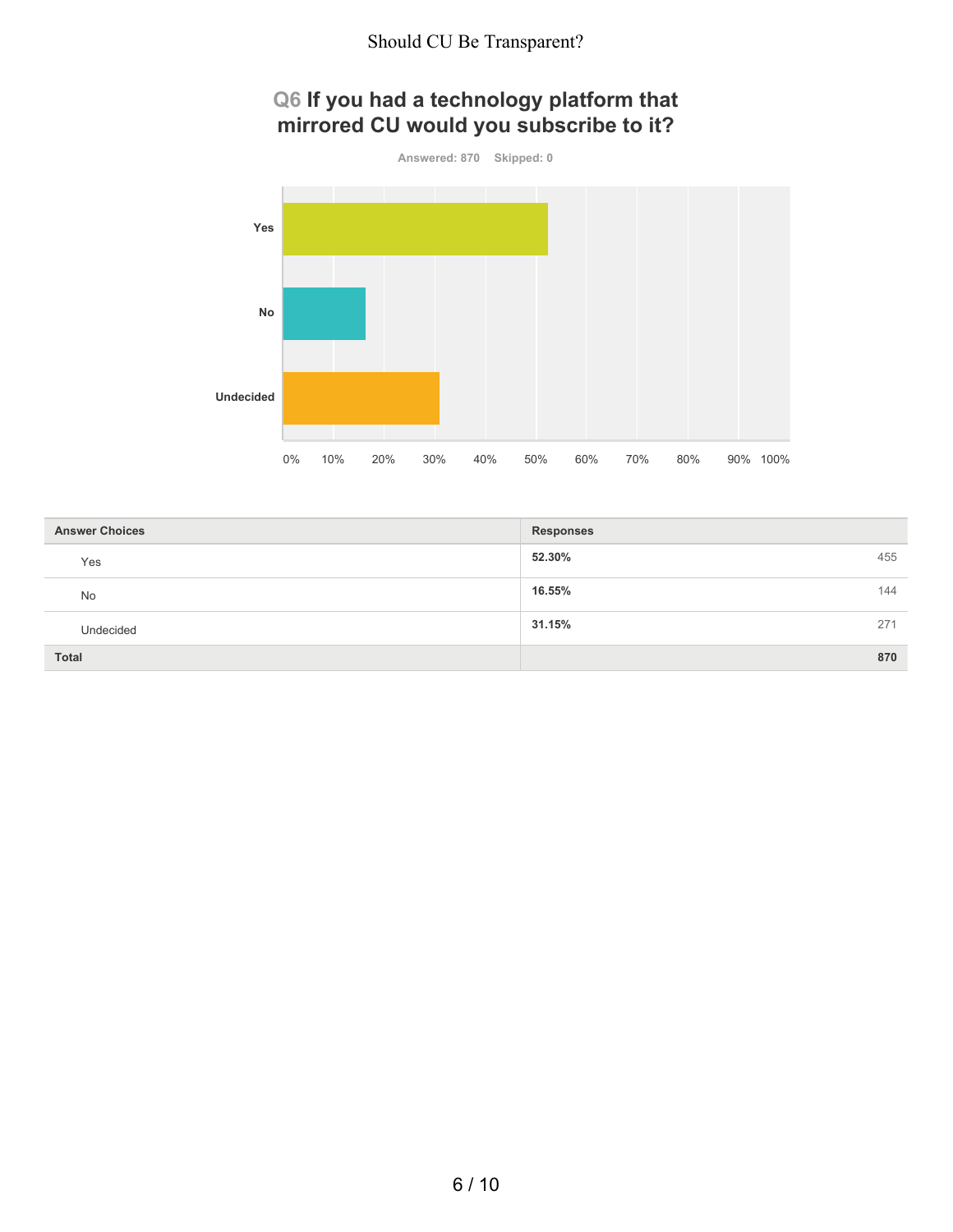### **Q7 Should E&O insurers offer a CU repurchase risk protection rider to appraisers and lenders?**



| <b>Answer Choices</b> | <b>Responses</b> |
|-----------------------|------------------|
| Yes                   | 60.78%<br>527    |
| No                    | 7.73%<br>67      |
| Unkdecided            | 31.49%<br>273    |
| Total                 | 867              |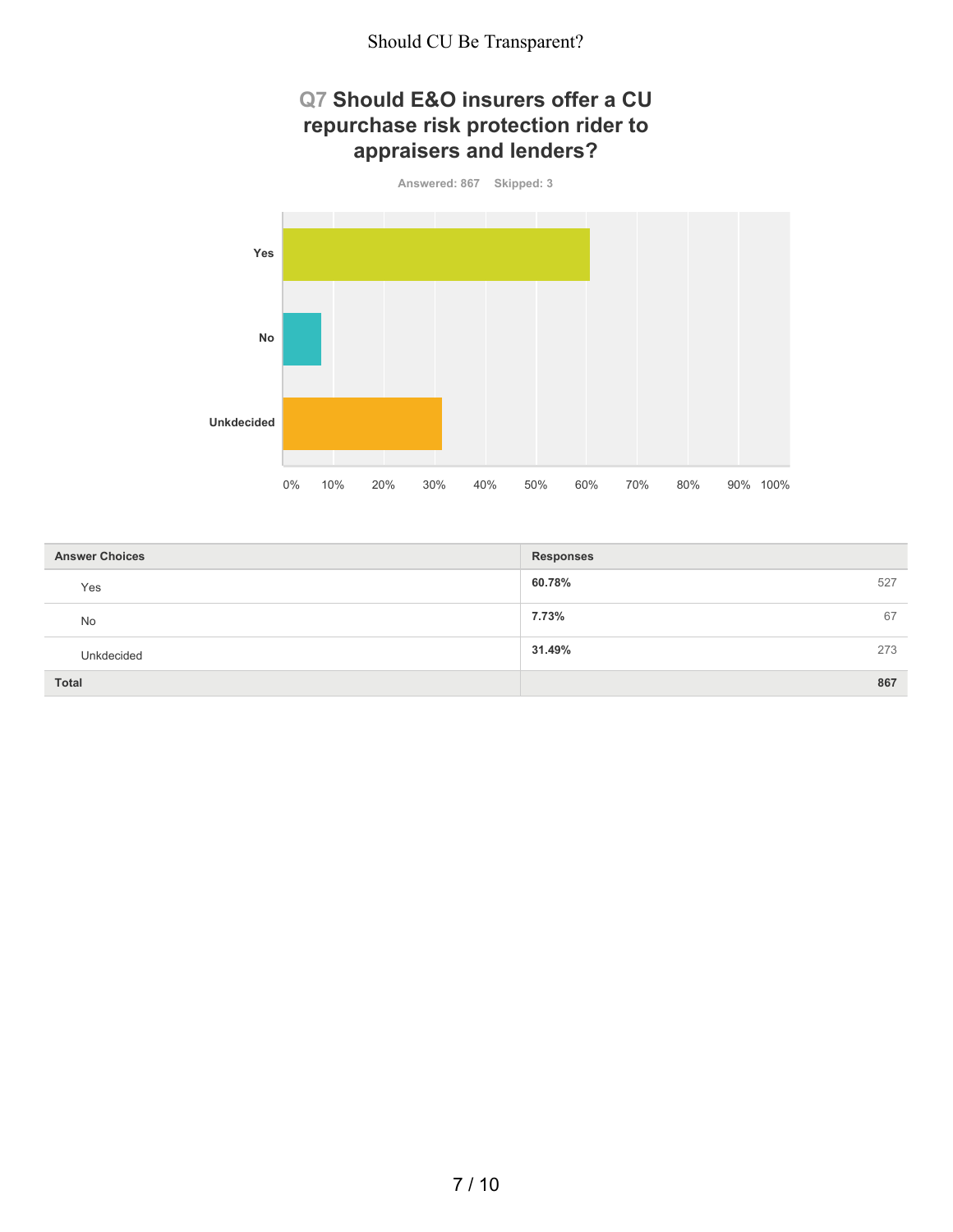### **Q8 Who should pay for the Insurance Rider?**



| <b>Answer Choices</b>                                           | <b>Responses</b> |     |
|-----------------------------------------------------------------|------------------|-----|
| Appraiser                                                       | 4.77%            | 40  |
| Lender or AMC                                                   | 49.46%           | 415 |
| All of the Above under Dodd-FRank "skin in the game" proposals. | 45.77%           | 384 |
| <b>Total</b>                                                    |                  | 839 |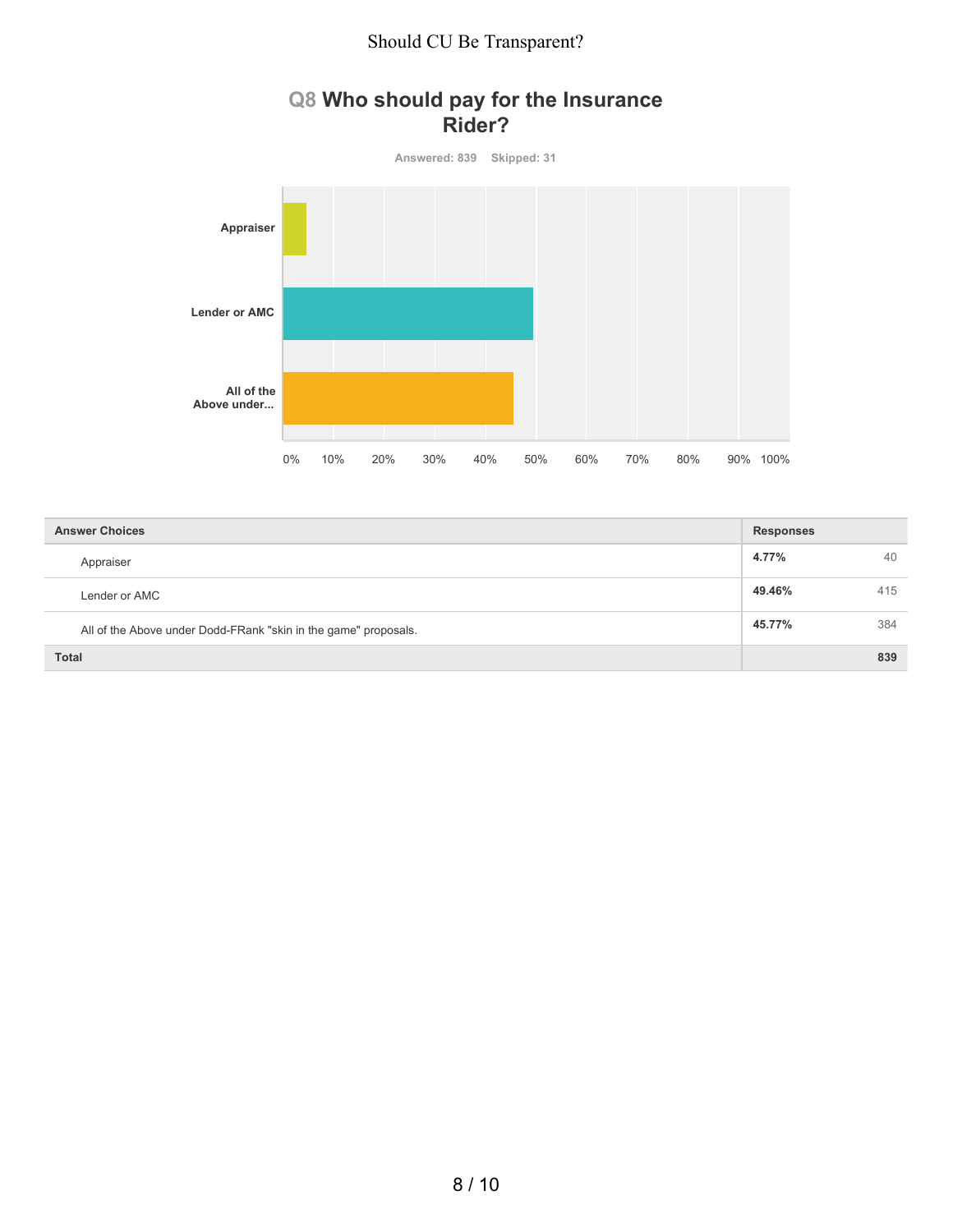### **Q9 Who will be hurt more by CU risk scores?**



| <b>Answer Choices</b>                                             | <b>Responses</b> |     |
|-------------------------------------------------------------------|------------------|-----|
| Appraisers                                                        | 39.81%           | 340 |
| Realtors and Home Builders                                        | 4.45%            | 38  |
| Consumers by increased loan origination costs and/or loan denials | 55.74%           | 476 |
| <b>Total</b>                                                      |                  | 854 |